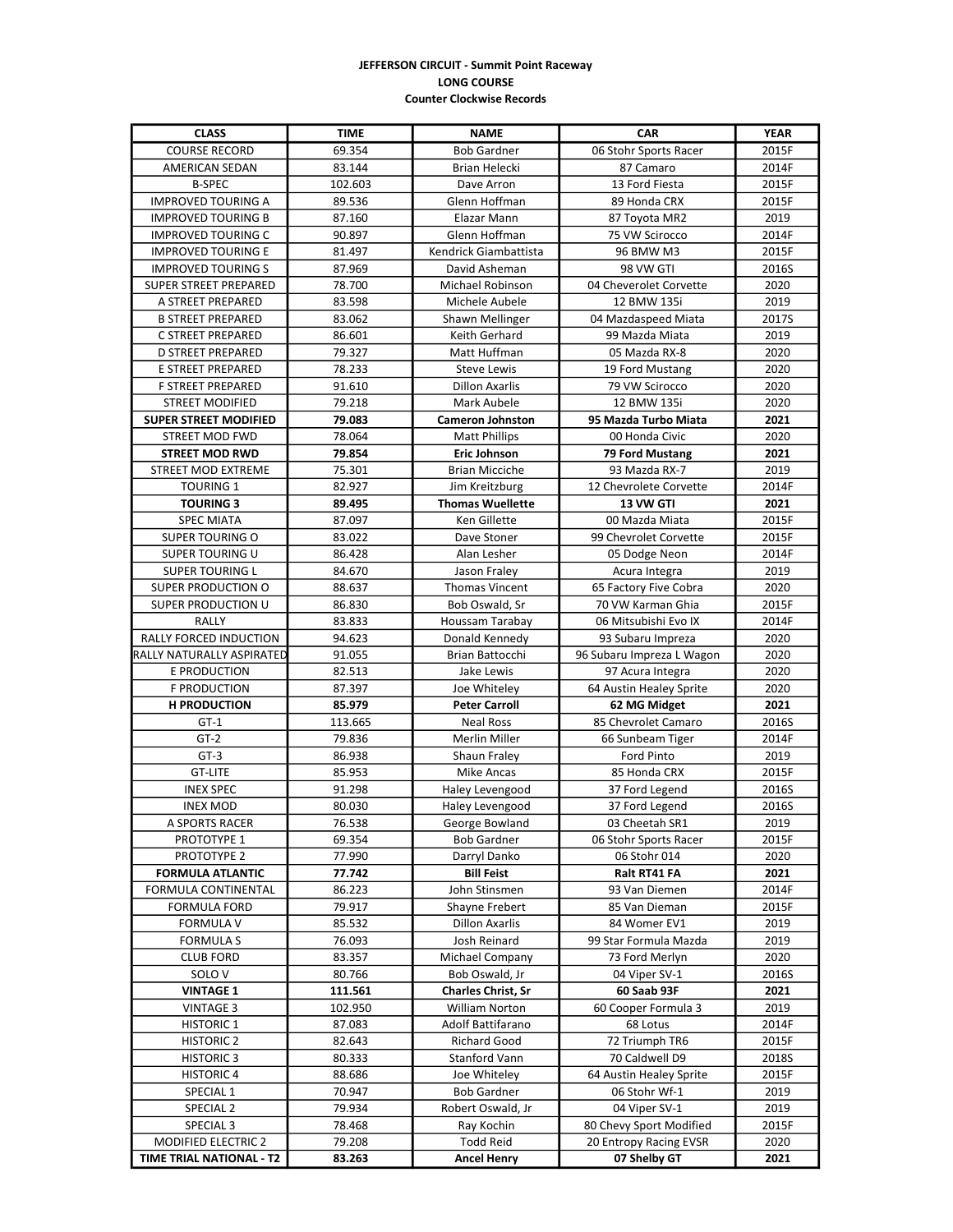

**2021 SPRING JEFFERSON BLUE MOUNTAIN REGION - SCCA MAY 29 - 30, 2021 EVENT 1 PHA Championship Event**



| Pos. | Class                              | #                             | Driver                |            |                    | Car Model                          |                                         |                                  |         |                |        |        | <b>BEST TIME</b> |
|------|------------------------------------|-------------------------------|-----------------------|------------|--------------------|------------------------------------|-----------------------------------------|----------------------------------|---------|----------------|--------|--------|------------------|
|      |                                    | SSP - 'SUPER STREET PREPARED' |                       |            |                    |                                    |                                         |                                  |         |                |        |        |                  |
|      | 1 SSP                              |                               | 19 Michael S Robinson | Sat        | 102.16             | 2004 Chevrolet Corvette<br>102.362 | 84.677                                  | 81.382                           |         |                |        |        | 80.221           |
|      |                                    |                               |                       | Sun        | 83.133             | 82.003                             | 82.256                                  | 81.505                           | 80.988  | 80.652         | 80.688 | 80.221 |                  |
|      | 2 SSP                              |                               | 1 David Ascheman      |            |                    | 2000 Chevrolet Corvette            |                                         |                                  |         |                |        |        | 87.819           |
|      |                                    |                               |                       | Sat        | 101.562            | 99.236                             | 90.441                                  | 91.216                           |         |                |        |        |                  |
|      |                                    |                               |                       | Sun        | 89.23              | 88.894                             | 87.819                                  |                                  |         |                |        |        |                  |
|      | 3 SSP                              |                               | 712 James Hinrichs    |            |                    | 2000 Chevrolet Corvette            |                                         |                                  |         |                |        |        |                  |
|      |                                    |                               |                       | Sat        | 113.848            | 172.455                            | 110.447                                 | 107.469                          |         | 112.92 110.252 |        |        | 99.744           |
|      |                                    |                               |                       | Sun        | 103.533            | 101.505                            | 102.222                                 | 99.744                           |         |                |        |        |                  |
|      |                                    |                               |                       |            |                    |                                    |                                         |                                  |         |                |        |        |                  |
|      | ASP - 'A STREET PREPARED'          |                               |                       |            |                    |                                    |                                         |                                  |         |                |        |        |                  |
|      | 1 ASP                              |                               | 932 James Nauman      |            |                    | 2005 Subaru WRX                    |                                         |                                  |         |                |        |        |                  |
|      |                                    |                               |                       | Sat<br>Sun | 109.693<br>96.477  | 108.82<br>95.819                   | 96.813<br>94.424                        | 96.785<br>94.178                 |         |                |        |        | 94.178           |
|      |                                    |                               |                       |            |                    |                                    |                                         |                                  |         |                |        |        |                  |
|      |                                    |                               |                       |            |                    |                                    |                                         |                                  |         |                |        |        |                  |
|      | <b>CSP - 'C STREET PREPARED'</b>   |                               |                       |            |                    |                                    |                                         |                                  |         |                |        |        |                  |
|      | 1 CSP                              |                               | 86 Keith Gerhard      | Sat        | 106.168            | 1999 Mazda miata<br>104.62         | 93.594                                  | 91.568                           | 98.098  | 94.378         |        |        | 88.187           |
|      |                                    |                               |                       | Sun        | 89.588             | 89.944                             | 90.766                                  | 89.747                           | 88.88   | 88.187         |        |        |                  |
|      |                                    |                               |                       |            |                    |                                    |                                         |                                  |         |                |        |        |                  |
|      | 2 CSP                              |                               | 103 George Witman     | Sat        | 106.652            | 1999 Mazda Miata<br>105.426        | 101.951                                 | 98.75                            |         |                |        |        | 95.076           |
|      |                                    |                               |                       | Sun        | 97.831             | 95.374                             | 96.415                                  | 95.076                           |         |                |        |        |                  |
|      |                                    |                               |                       |            |                    |                                    |                                         |                                  |         |                |        |        |                  |
|      |                                    |                               |                       |            |                    |                                    |                                         |                                  |         |                |        |        |                  |
|      | DSP - 'D STREET PREPARED'<br>1 DSP |                               | 242 Tim Lewis         |            |                    | 2009 Honda Civic Si                |                                         |                                  |         |                |        |        | 83.234           |
|      |                                    |                               |                       | Sat        | 105.171            | 100.959                            | 87.944                                  | 86.82                            | 85.811  | 84.317         |        |        |                  |
|      |                                    |                               |                       | Sun        | 87.997             | 84.62                              | 85.312                                  | 83.234                           | 83.41   | 83.276         | 87.503 | 84.773 |                  |
|      | 2 DSP                              |                               | 1242 Jake Lewis       |            |                    | 09 Honda Civic                     |                                         |                                  |         |                |        |        | 84.646           |
|      |                                    |                               |                       | Sat        |                    |                                    |                                         |                                  |         |                |        |        |                  |
|      |                                    |                               |                       | Sun        | 87.807             | 88.009                             | 85.907                                  | 84.646                           | 85.286  | 86.286         |        |        |                  |
|      |                                    |                               |                       |            |                    |                                    |                                         |                                  |         |                |        |        |                  |
|      | <b>ESP - 'E STREET PREPARED'</b>   |                               |                       |            |                    |                                    |                                         |                                  |         |                |        |        |                  |
|      | 1 ESP                              |                               | 7 Max Valerio         |            |                    | 2007 Audi Rs4                      |                                         |                                  |         |                |        |        | 84.185           |
|      |                                    |                               |                       | Sat<br>Sun | 96.337<br>86.439   | 96.056<br>86.13                    | 89.009<br>84.911                        | 88.537<br>85.223                 | 84.787  | 85.172         | 84.185 | 85.958 |                  |
|      |                                    |                               |                       |            |                    |                                    |                                         |                                  |         |                |        |        |                  |
|      | 2 ESP                              |                               | 34 Nancy Lewis        |            |                    | 2019 Ford Mustang                  |                                         |                                  |         |                |        |        | 90.102           |
|      |                                    |                               |                       | Sat<br>Sun | 101.003<br>100.468 | 96.087<br>97.691                   | 95.66                                   | 98.394 > 95.751<br>94.047        | 91.355  | 90.102         |        |        |                  |
|      |                                    |                               |                       |            |                    |                                    |                                         |                                  |         |                |        |        |                  |
|      |                                    |                               |                       |            |                    |                                    |                                         |                                  |         |                |        |        |                  |
|      | FSP - 'F STREET PREPARED'          |                               |                       |            |                    |                                    |                                         |                                  |         |                |        |        |                  |
|      | 1 FSP                              |                               | 45 Mike Axarlis       | Sat        | 100.607            | 99.884                             | 1979 Volkswagen Scirocco<br>101.203     | 100.707                          |         |                |        |        | 95.422           |
|      |                                    |                               |                       | Sun        | 98.67              | 97.319                             | 98.053                                  | 97.234                           | 96      | 95.422         |        |        |                  |
|      |                                    |                               |                       |            |                    |                                    |                                         |                                  |         |                |        |        |                  |
|      | 2 FSP                              |                               | 57 Grace Huntzinger   | Sat        | 113.614            | 113.093                            | 1987 Volkswagen Scirocco 16V<br>107.484 | 108.599                          | 107.086 | 106.811        |        |        | 98.275           |
|      |                                    |                               |                       | Sun        | 100.575            | 100.179                            | 101.496                                 | 100.35                           | 98.275  | 99.953         |        |        |                  |
|      |                                    |                               |                       |            |                    |                                    |                                         |                                  |         |                |        |        |                  |
|      | SM - 'STREET MOD'                  |                               |                       |            |                    |                                    |                                         |                                  |         |                |        |        |                  |
|      | 1 SM                               | A6M                           | <b>Jeff Avril</b>     |            |                    |                                    |                                         | 2005 Mitsubishi Lancer Evolution |         |                |        |        | 88.504           |
|      |                                    |                               |                       | Sat        | 101.044            | 97.963                             | 90.3                                    | 90.609                           |         |                |        |        |                  |
|      |                                    |                               |                       | Sun        | 91.511             | 89.423                             | 89.762                                  | 88.504                           |         |                |        |        |                  |
|      | 2 SM                               |                               | 913 David Potter      |            |                    | 1996 Subaru Impreza                |                                         |                                  |         |                |        |        | 109.351          |
|      |                                    |                               |                       | Sat        | 109.799            | 109.351                            |                                         |                                  |         |                |        |        |                  |
|      |                                    |                               |                       | Sun        |                    |                                    |                                         |                                  |         |                |        |        |                  |
|      |                                    |                               |                       |            |                    |                                    |                                         |                                  |         |                |        |        |                  |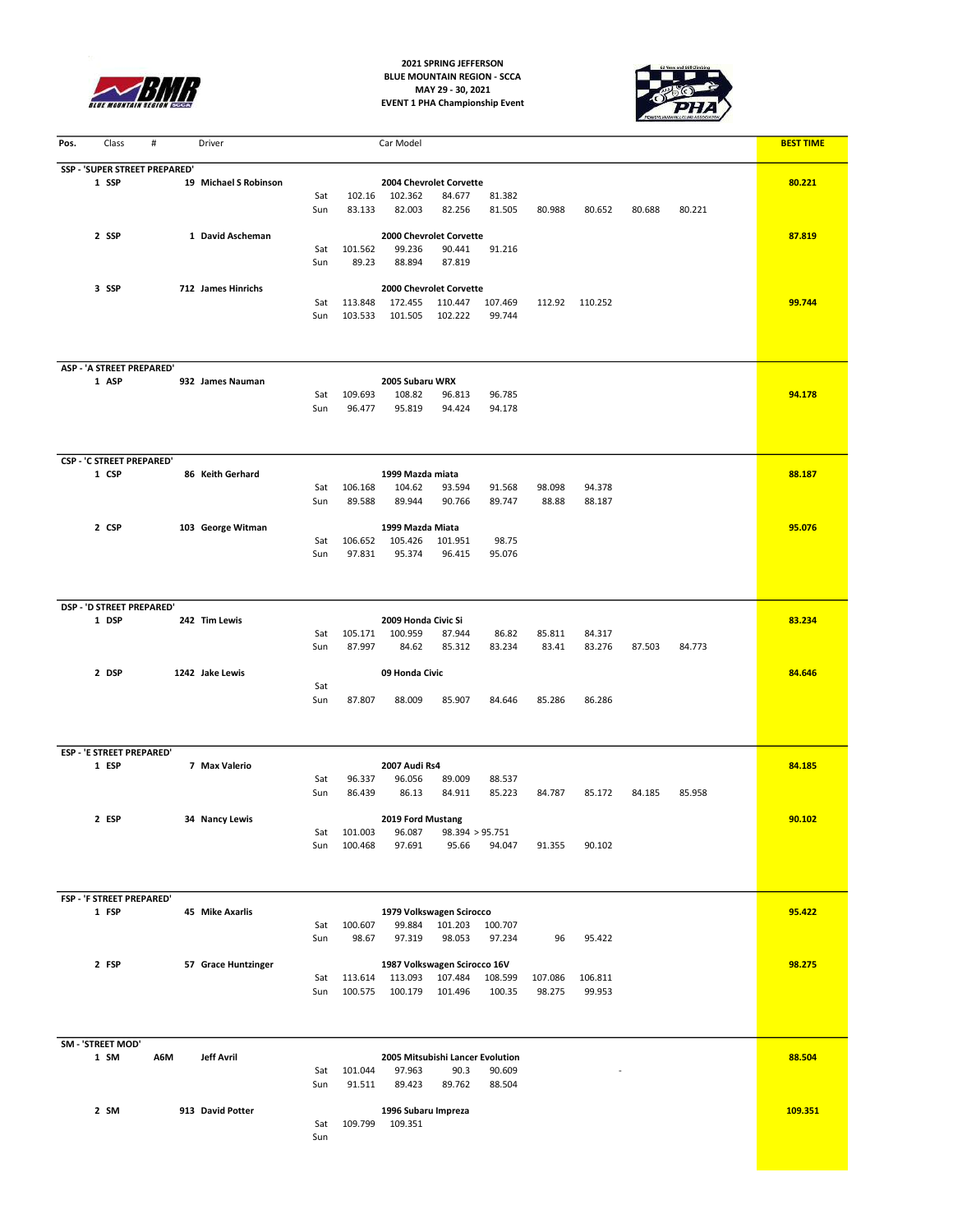| SSM - 'SUPER STREET MOD'        |                      |            |                   |                                         |                  |         |         |        |        |         |           |
|---------------------------------|----------------------|------------|-------------------|-----------------------------------------|------------------|---------|---------|--------|--------|---------|-----------|
| 1 SSM                           | 88 Cameron Johnston  |            |                   | 1995 Mazda Miata                        |                  |         |         |        |        | 79.083  | <b>CR</b> |
|                                 |                      | Sat<br>Sun | 88.803<br>84.947  | 86.354<br>83.603<br>84.281              | 82.64            | 83.181  | 82.543  | 81.597 | 79.083 |         |           |
|                                 |                      |            |                   |                                         |                  |         |         |        |        |         |           |
| 2 SSM                           | 176 Matthew Jones    |            |                   | <b>Chevrolet Z06</b>                    |                  |         |         |        |        | 80.422  |           |
|                                 |                      | Sat        |                   |                                         |                  |         |         |        |        |         |           |
|                                 |                      | Sun        | 86.885            | 85.921<br>82.494                        | 81.079           | 81.167  | 80.422  |        |        |         |           |
| 3 SSM                           | 76 Dan Jones         |            |                   | <b>Chevrolet Z06</b>                    |                  |         |         |        |        | 82.228  |           |
|                                 |                      | Sat        | 112.921           | 108.377 OFF                             | 91.125           | 89.477  | 94.556  | 92.064 |        |         |           |
|                                 |                      | Sun        | 87.818            | 87.287<br>85.555                        | 84.008           | 82.822  | 82.228  |        |        |         |           |
|                                 |                      |            |                   |                                         |                  |         |         |        |        |         |           |
|                                 |                      |            |                   |                                         |                  |         |         |        |        |         |           |
|                                 |                      |            |                   |                                         |                  |         |         |        |        |         |           |
| SMR - 'STREET MOD RWD'<br>1 SMR | 306 Eric Johnson     |            |                   | 1979 Ford Mustang                       |                  |         |         |        |        | 79.854  | <b>CR</b> |
|                                 |                      | Sat        | 83.076            | 82.28<br>80.262                         | 80.672           |         |         |        |        |         |           |
|                                 |                      | Sun        | 85.554            | 81.483<br>80.071                        | 80.126           | 80.028  | 79.854  |        |        |         |           |
|                                 |                      |            |                   |                                         |                  |         |         |        |        |         |           |
| 2 SMR                           | 30 Kristen Hack      |            |                   | 1979 Ford Mustang                       |                  |         |         |        |        | 90.044  |           |
|                                 |                      | Sat<br>Sun | 113.087<br>97.158 | 109.922<br>99.772<br>94.246<br>93.195   | 97.525<br>92.439 | 93.751  | 90.044  |        |        |         |           |
|                                 |                      |            |                   |                                         |                  |         |         |        |        |         |           |
| 3 SMR                           | 23 Shaun Fraley      |            |                   | 1986 Chevrolet Camaro                   |                  |         |         |        |        | 102.406 |           |
|                                 |                      | Sat        |                   | 103.651 102.406                         |                  |         |         |        |        |         |           |
|                                 |                      | Sun        |                   |                                         |                  |         |         |        |        |         |           |
|                                 |                      |            |                   |                                         |                  |         |         |        |        |         |           |
|                                 |                      |            |                   |                                         |                  |         |         |        |        |         |           |
| SMF - 'STREET MOD FWD'          |                      |            |                   |                                         |                  |         |         |        |        |         |           |
| 1 SMF                           | 6 Matt Phillips      |            |                   | 2000 Honda civic                        |                  |         |         |        |        | 79.903  |           |
|                                 |                      | Sat OFF    |                   |                                         |                  |         |         |        |        |         |           |
|                                 |                      | Sun        | 89.495 OFF        | 82.52                                   | 80.347           | 82.632  | 81.002  | 80.475 | 79.903 |         |           |
| 2 SMF                           | 63 Vincent Wieczorek |            |                   | 1998 Acura Integra GSR                  |                  |         |         |        |        | 82.682  |           |
|                                 |                      | Sat        | 98.894            | 91.39<br>87.612                         |                  |         |         |        |        |         |           |
|                                 |                      | Sun        | 86.833            | 85.605<br>85.955                        | 83.299           | 82.682  | 83.094  |        |        |         |           |
|                                 |                      |            |                   |                                         |                  |         |         |        |        |         |           |
| 3 SMF                           | 163 Eli Sharp        |            |                   | 1998 Acura Integra GSR                  |                  |         |         |        |        | 82.908  |           |
|                                 |                      | Sat        | 98.933            | 98.735<br>91.735                        | 92.272           |         |         |        |        |         |           |
|                                 |                      | Sun        | 89.171            | 87.657<br>86.158                        | 85.104           | 83.655  | 82.952  | 82.908 | 83.56  |         |           |
| 4 SMF                           | 142 Jason Fraley     |            |                   | 2006 Audi A3                            |                  |         |         |        |        | 83.922  |           |
|                                 |                      | Sat        | 98.391            | 95.02<br>86.79                          | 84.968           |         |         |        |        |         |           |
|                                 |                      | Sun        | 86.595            | 84.904<br>84.474                        | 83.922 OFF       |         | OFF     |        |        |         |           |
|                                 |                      |            |                   |                                         |                  |         |         |        |        |         |           |
| 5 SMF                           | 98 Tom Daggett       |            | 109.162           | 1995 Honda Civic                        |                  | 103.919 |         |        |        | 98.926  |           |
|                                 |                      | Sat<br>Sun | 101.917           | 110.479<br>108.229<br>101.959<br>99.335 | 110.69<br>98.926 |         | 103.834 |        |        |         |           |
|                                 |                      |            |                   |                                         |                  |         |         |        |        |         |           |
| 6 SMF                           | 93 Dave McFarland    |            |                   | 1993 Saab 900T                          |                  |         |         |        |        | 99.481  |           |
|                                 |                      | Sat        | 116.712           | 113.601<br>108.196                      | 104.213          | 108.564 |         |        |        |         |           |
|                                 |                      | Sun        | 102.808           | 103.925<br>103.403                      | 101.141          | 101.132 | 99.481  |        |        |         |           |
|                                 |                      |            |                   |                                         |                  |         |         |        |        |         |           |
|                                 |                      |            |                   |                                         |                  |         |         |        |        |         |           |
| SMX - 'STREET MOD EXTREME'      |                      |            |                   |                                         |                  |         |         |        |        |         |           |
| 1 SMX                           | 55 Brian Murray      |            |                   | 2015 Volkswagen GTI                     |                  |         |         |        |        | 89.06   |           |
|                                 | Sat                  |            | 97.779            | 97.14                                   |                  |         |         |        |        |         |           |
|                                 | Sun                  |            | 94.122            | 91.372<br>89.06                         |                  |         |         |        |        |         |           |
|                                 |                      |            |                   |                                         |                  |         |         |        |        |         |           |
|                                 |                      |            |                   |                                         |                  |         |         |        |        |         |           |
| T3 - 'TOURING 3'<br>1 T3        | 153 Thomas Wuellette |            |                   | 2013 Volkswagen GTI                     |                  |         |         |        |        | 89.495  |           |
|                                 |                      | Sat        | 105.846           | 100.762<br>168.089                      | 96.54            | 95.532  | 90.22   | 89.495 |        |         | <b>CR</b> |
|                                 |                      | Sun        | 90.197            | 90.492<br>90.424                        | 89.899           | 89.843  | 90.148  |        |        |         |           |
|                                 |                      |            |                   |                                         |                  |         |         |        |        |         |           |
| 2 T3                            | 97 Rick Terrill      |            |                   | 2017 Ford Mustang Ecoboost              |                  |         |         |        |        | 91.346  |           |
|                                 |                      | Sat        | 108.372           | 109.517<br>98.083                       | 97.558           | 97.736  | 97.452  |        |        |         |           |
|                                 |                      | Sun        | 93.377            | 94.38<br>95.752                         | 94.014           | 93.438  | 91.346  |        |        |         |           |
|                                 |                      |            |                   |                                         |                  |         |         |        |        |         |           |
|                                 |                      |            |                   |                                         |                  |         |         |        |        |         |           |
| SPU - 'SUPER PRODUCTION U'      |                      |            |                   |                                         |                  |         |         |        |        |         |           |
| 1 SPU                           | 145 Brian Kraus      |            |                   | 1976 MG RX-Midget                       |                  |         |         |        |        | 92.269  |           |
|                                 |                      | Sat<br>Sun | 122.139<br>94.085 | 116.927<br>106.636<br>92.942<br>93.891  | 105.8<br>92.269  | 102.054 | 100.863 |        |        |         |           |
|                                 |                      |            |                   |                                         |                  |         |         |        |        |         |           |
|                                 |                      |            |                   |                                         |                  |         |         |        |        |         |           |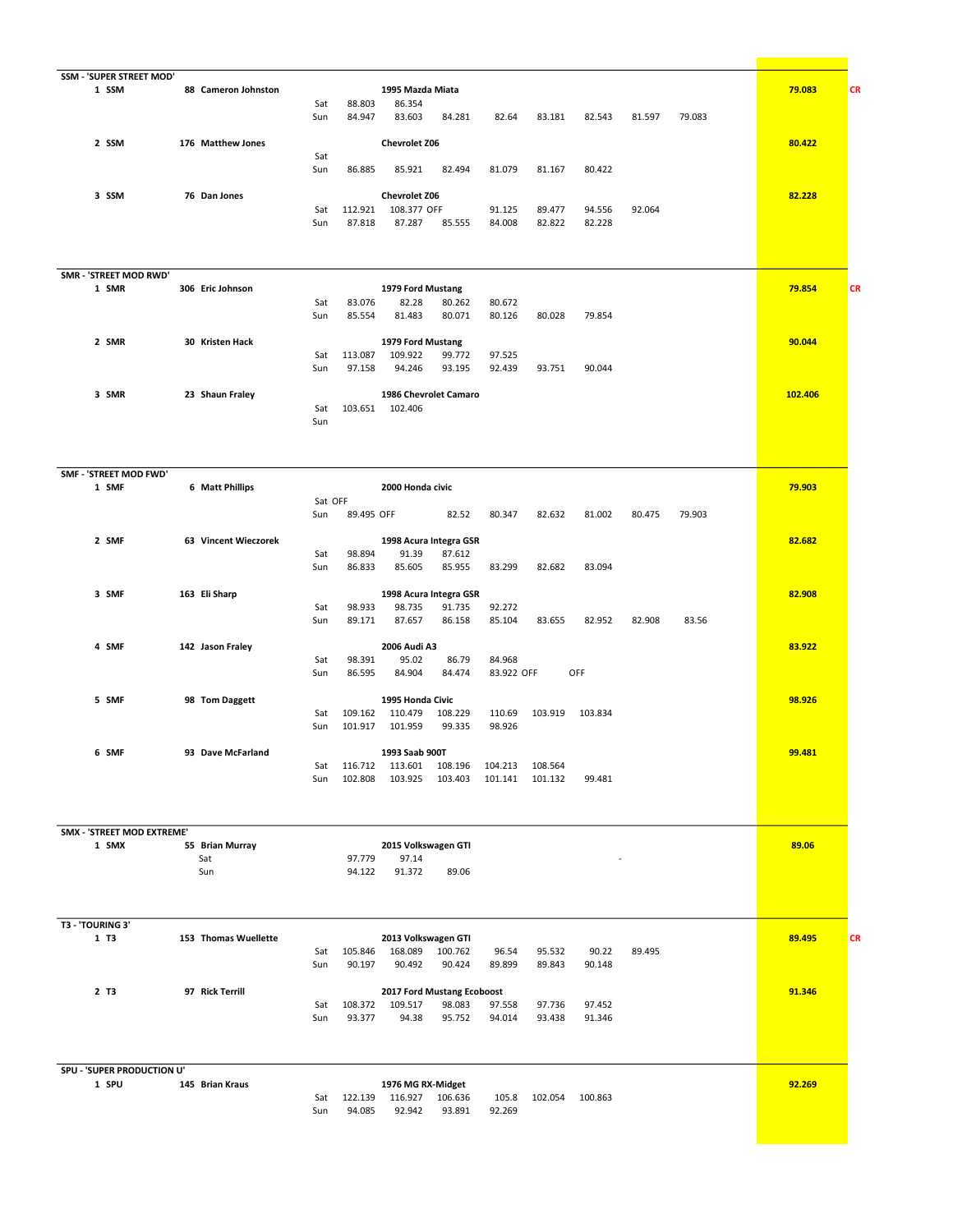| FP - 'F PRODUCTION'        |                      |            |                   |                                     |                  |                  |         |        |        |        |         |           |
|----------------------------|----------------------|------------|-------------------|-------------------------------------|------------------|------------------|---------|--------|--------|--------|---------|-----------|
| 1 FP                       | 50 Joe Whiteley      |            |                   | 1964 Austin Healey Sprite           |                  |                  |         |        |        |        | 89.527  |           |
|                            |                      | Sat        | 118.387           | 106.553 OFF                         |                  |                  |         |        |        |        |         |           |
|                            |                      | Sun        | 98.412 OFF        |                                     | 91.227           | 90.639           | 89.631  | 89.527 | 90.439 | 89.729 |         |           |
|                            |                      |            |                   |                                     |                  |                  |         |        |        |        |         |           |
|                            |                      |            |                   |                                     |                  |                  |         |        |        |        |         |           |
| HP - 'H PRODUCTION'        |                      |            |                   |                                     |                  |                  |         |        |        |        |         |           |
| 1 HP                       | 155 Peter Carroll    |            |                   | 1962 MG Midget                      |                  |                  |         |        |        |        | 85.979  | <b>CR</b> |
|                            |                      | Sat<br>Sun | 109.671<br>86.321 | 104.428<br>85.979                   | 91.277<br>86.337 | 90.396<br>86.391 | 89.908  | 86.84  |        |        |         |           |
|                            |                      |            |                   |                                     |                  |                  |         |        |        |        |         |           |
| 2 HP                       | 31 Craig Bucher      |            |                   | 1985 Toyota mr2                     |                  |                  |         |        |        |        | 90.385  |           |
|                            |                      | Sat        | 109.82            | 107.994                             | 103.164          | 102.418          | 96.003  | 94.809 |        |        |         |           |
|                            |                      | Sun        | 92.947            | 92.198                              | 91.772           | 90.385           | 92.035  | 91.231 |        |        |         |           |
|                            |                      |            |                   |                                     |                  |                  |         |        |        |        |         |           |
|                            |                      |            |                   |                                     |                  |                  |         |        |        |        |         |           |
| GT3 - 'GT-3'<br>1 GT3      | 16 Dillon Axarlis    |            |                   | 1979 Volkswagen Scirocco            |                  |                  |         |        |        |        | 88.418  |           |
|                            |                      | Sat        | 113.262           | 96.488                              | 93.738           | 92.89            | 91.841  |        |        |        |         |           |
|                            |                      | Sun        | 94.996            | 92.793                              | 97.635 OFF       |                  | 90.481  | 88.418 |        |        |         |           |
| 2 GT3                      | 116 Jessica Fessler  |            |                   |                                     |                  |                  |         |        |        |        | 96.609  |           |
|                            |                      | Sat        | 116.821           | 1987 Volkswagen Scirocco<br>129.498 | 106.721          | 106.631          |         |        |        |        |         |           |
|                            |                      | Sun        | 104.004           | 102.666                             | 99.821           | 97.789           | 102.615 | 98.636 | 96.609 | 97.152 |         |           |
|                            |                      |            |                   |                                     |                  |                  |         |        |        |        |         |           |
|                            |                      |            |                   |                                     |                  |                  |         |        |        |        |         |           |
| GTL - 'GT-LITE'            |                      |            |                   |                                     |                  |                  |         |        |        |        |         |           |
| 1 GTL                      | 43 Donald McLaughlin |            |                   | Renault 5                           |                  |                  |         |        |        |        | 118.029 |           |
|                            |                      | Sat        | 121.959           | 118.029                             |                  |                  |         |        |        |        |         |           |
|                            |                      | Sun        |                   |                                     |                  |                  |         |        |        |        |         |           |
|                            |                      |            |                   |                                     |                  |                  |         |        |        |        |         |           |
|                            |                      |            |                   |                                     |                  |                  |         |        |        |        |         |           |
| P1 - 'PROTOTYPE 1'<br>1 P1 | 0 Ron Moreck         |            |                   | Norton                              |                  |                  |         |        |        |        | 77.794  |           |
|                            |                      | Sat        | 82.774 OFF        |                                     |                  |                  |         |        |        |        |         |           |
|                            |                      | Sun        | 81.78             | 84.293                              | 77.794           | 78.212           |         |        |        |        |         |           |
|                            |                      |            |                   |                                     |                  |                  |         |        |        |        |         |           |
|                            |                      |            |                   |                                     |                  |                  |         |        |        |        |         |           |
| P2 - 'PROTOTYPE 2'         |                      |            |                   |                                     |                  |                  |         |        |        |        |         |           |
| 1 P2                       | 5 Jack Danko         |            |                   | 2004 Storh                          |                  |                  |         |        |        |        | 102.514 |           |
|                            |                      | Sat<br>Sun | 104.631           | 102.514                             |                  |                  |         |        |        |        |         |           |
|                            |                      |            |                   |                                     |                  |                  |         |        |        |        |         |           |
|                            |                      |            |                   |                                     |                  |                  |         |        |        |        |         |           |
| FA - 'FORMULA ATLANTIC'    |                      |            |                   |                                     |                  |                  |         |        |        |        |         |           |
| 1 FA                       | 99 Bill Feist        |            |                   | Ralt RT41 FA                        |                  |                  |         |        |        |        | 77.742  | <b>CR</b> |
|                            |                      | Sat        | 121.382           | 117.887 OFF                         |                  |                  |         |        |        |        |         |           |
|                            |                      | Sun        | 87.998            | 84.753                              | 81.804           | 77.742           | 81.15   | 78.531 | 78.358 | 78.008 |         |           |
|                            |                      |            |                   |                                     |                  |                  |         |        |        |        |         |           |
|                            |                      |            |                   |                                     |                  |                  |         |        |        |        |         |           |
| <b>FS - 'FORMULA S'</b>    |                      |            |                   |                                     |                  |                  |         |        |        |        |         |           |
| 1 FS                       | 68 Timm Murphy       | Sat        |                   | 2001 Mazda formula i                |                  |                  |         |        |        |        | 85.244  |           |
|                            |                      | Sun        | 98.143            | 97.607                              | 95.578           | 92.094           | 87.588  | 88.422 | 87.518 | 88.232 |         |           |
|                            |                      |            | 87.119            | 85.259                              | 86.387           | 85.244           |         |        |        |        |         |           |
|                            |                      |            |                   |                                     |                  |                  |         |        |        |        |         |           |
|                            |                      |            |                   |                                     |                  |                  |         |        |        |        |         |           |
| CF - 'CLUB FORD'           |                      |            |                   |                                     |                  |                  |         |        |        |        |         |           |
| 1 CF                       | 31 Greg Hagan        |            |                   | Lola T340                           |                  |                  |         |        |        |        | 88.683  |           |
|                            |                      | Sat<br>Sun | 89.153            | 88.683                              | 92.92            | 89.818           |         |        |        |        |         |           |
|                            |                      |            |                   |                                     |                  |                  |         |        |        |        |         |           |
|                            |                      |            |                   |                                     |                  |                  |         |        |        |        |         |           |
| SV - 'SOLO V'              |                      |            |                   |                                     |                  |                  |         |        |        |        |         |           |
| $1$ SV                     | 81 Robert Oswald Jr. |            |                   | 2004 Volkswagen VIPER SV1           |                  |                  |         |        |        |        | 82.558  |           |
|                            |                      | Sat        | 85.548            | 83.93                               |                  |                  |         |        |        |        |         |           |
|                            |                      | Sun        | 86.269            | 85.472                              | 86.541           | 84.381           | 83.863  | 82.733 | 83.121 | 82.558 |         |           |
| $2$ SV                     | 711 Neil Peterson    |            |                   | 1978 Vindicator Solo \              |                  |                  |         |        |        |        | 98.227  |           |
|                            |                      | Sat        |                   |                                     |                  |                  |         |        |        |        |         |           |
|                            |                      | Sun        | 100.838           | 103.854                             | 98.993           | 106.402          | 98.227  | 98.972 |        |        |         |           |
|                            |                      |            |                   |                                     |                  |                  |         |        |        |        |         |           |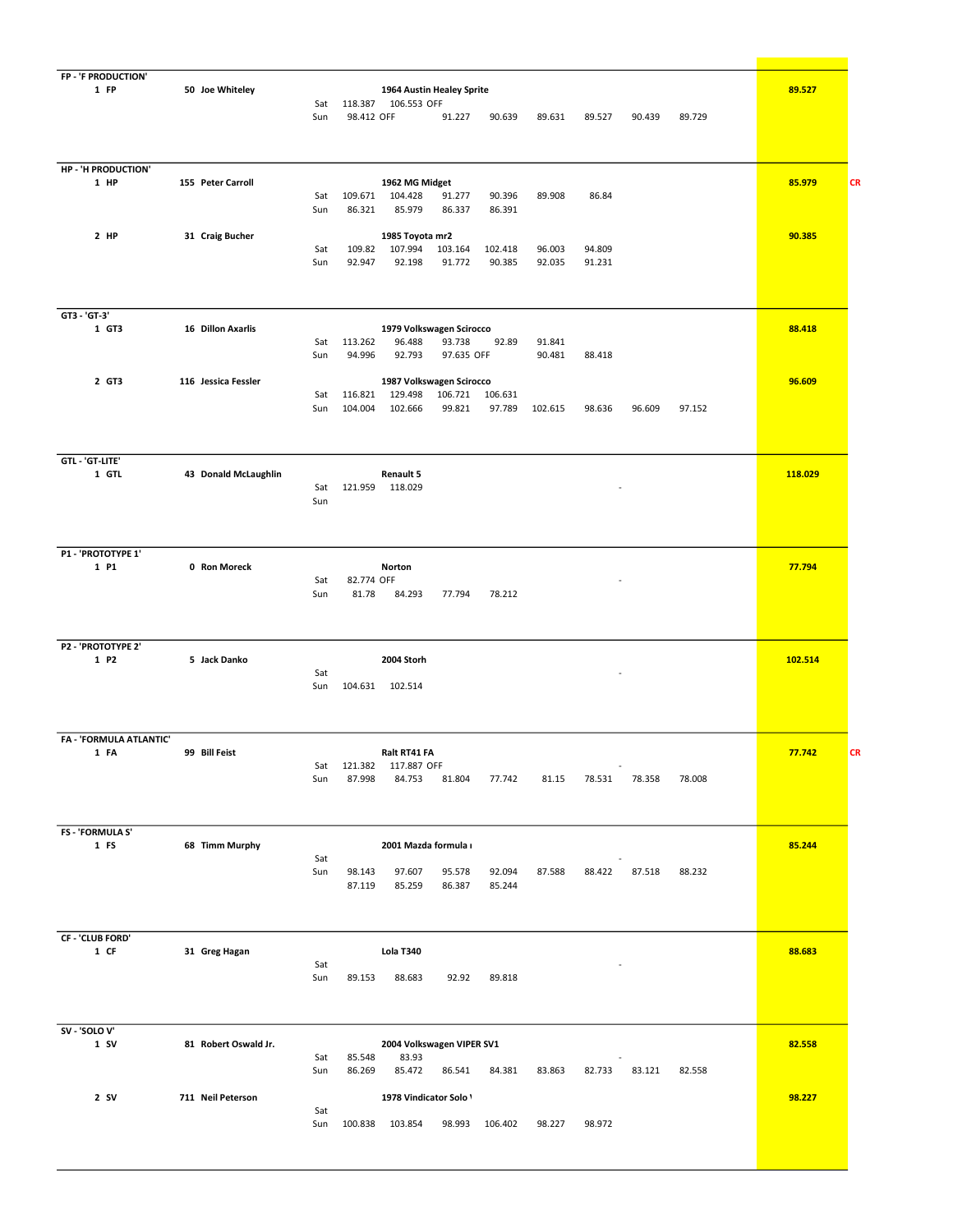| V1 - 'VINTAGE 1'                        |                               |                |                       |                       |         |         |                 |        |         |            |
|-----------------------------------------|-------------------------------|----------------|-----------------------|-----------------------|---------|---------|-----------------|--------|---------|------------|
| 1 V1                                    | 251 Charles Christ Sr.        |                | 1960 Saab 93F         |                       |         |         |                 |        | 111.561 | <b>CR</b>  |
|                                         |                               | 121.233<br>Sat | 116.521 115.894       | 114.379               |         |         |                 |        |         |            |
|                                         |                               | 112.436<br>Sun | 111.561               |                       |         |         |                 |        |         |            |
|                                         |                               |                |                       |                       |         |         |                 |        |         |            |
| 2 V1                                    | 56 David Arron                |                | 1956 MG MGA           |                       |         |         |                 |        | 139.187 |            |
|                                         |                               | 139.187<br>Sat | 147.529               | 153.17<br>159.558 OFF |         |         |                 |        |         |            |
|                                         |                               | Sun            |                       |                       |         |         |                 |        |         |            |
|                                         |                               |                |                       |                       |         |         |                 |        |         |            |
| 3 V1                                    | 1251 Mary Anne Fieux          |                | 1960 Saab 93F         |                       |         |         |                 |        | 142.935 |            |
|                                         |                               | 148.976<br>Sat |                       | 142.935               |         |         |                 |        |         |            |
|                                         |                               | Sun            |                       |                       |         |         |                 |        |         |            |
|                                         |                               |                |                       |                       |         |         |                 |        |         |            |
|                                         |                               |                |                       |                       |         |         |                 |        |         |            |
|                                         |                               |                |                       |                       |         |         |                 |        |         |            |
|                                         |                               |                |                       |                       |         |         |                 |        |         |            |
| V3 - 'VINTAGE 3'<br>1 V3                |                               |                |                       |                       |         |         |                 |        |         |            |
|                                         | 887 William Norton            |                | 1960 Cooper Formula 3 |                       |         |         |                 |        | 106.08  |            |
|                                         |                               | 111.633<br>Sat | 110.264               | 110.537 OFF           |         |         |                 |        |         |            |
|                                         |                               | 106.657<br>Sun | 106.08                |                       |         |         |                 |        |         |            |
|                                         |                               |                |                       |                       |         |         |                 |        |         |            |
|                                         |                               |                |                       |                       |         |         |                 |        |         |            |
|                                         |                               |                |                       |                       |         |         |                 |        |         |            |
| H2 - 'HISTORIC 2'                       |                               |                |                       |                       |         |         |                 |        |         |            |
| 1 H <sub>2</sub>                        | 171 Richard Good              |                | 1971 Triumph TR6      |                       |         |         |                 |        | 86.72   |            |
|                                         |                               | 110.495<br>Sat | 109.007               | 100.297<br>93.548     |         |         |                 |        |         |            |
|                                         |                               | Sun            | 99.657<br>98.144      | 89.705<br>90.851      | 87.779  | 87.472  | 86.72           | 87.935 |         |            |
|                                         |                               |                |                       |                       |         |         |                 |        |         |            |
| 2 H <sub>2</sub>                        | 51 Michael Kurtz              |                | 1970 Triumph TR6      |                       |         |         |                 |        | 90.51   |            |
|                                         |                               | 106.776<br>Sat | 109.7                 | 99.735<br>97.761      |         |         |                 |        |         |            |
|                                         |                               | Sun            | 95.578<br>96.483      | 92.742<br>93.296      | 91.971  | 91.973  | 90.532          | 90.51  |         |            |
|                                         |                               |                |                       |                       |         |         |                 |        |         |            |
|                                         |                               |                |                       |                       |         |         |                 |        |         |            |
|                                         |                               |                |                       |                       |         |         |                 |        |         |            |
| S1 - 'SPECIAL 1'                        |                               |                |                       |                       |         |         |                 |        |         |            |
| 1 S1                                    | 21 Bryan Fritzler             |                | 1973 Tui BH3          |                       |         |         |                 |        | 73.46   | <b>FTD</b> |
|                                         |                               | Sat            | 107.166 OFF           |                       |         |         |                 |        |         |            |
|                                         |                               | Sun            | 76.068<br>73.46       | 75.227<br>74.057      | 73.559  |         |                 |        |         |            |
|                                         |                               |                |                       |                       |         |         |                 |        |         |            |
| 2 S1                                    | 4 Bob Gardner                 |                | Stohr WF-1            |                       |         |         |                 |        | 77.026  |            |
|                                         |                               | Sat            |                       |                       |         |         |                 |        |         |            |
|                                         |                               | Sun            | 80.042<br>77.026      | 77.109<br>78.146      |         |         |                 |        |         |            |
|                                         |                               |                |                       |                       |         |         |                 |        |         |            |
|                                         |                               |                |                       |                       |         |         |                 |        |         |            |
|                                         |                               |                |                       |                       |         |         |                 |        |         |            |
|                                         |                               |                |                       |                       |         |         |                 |        |         |            |
| S2 - 'SPECIAL 2'                        | 716 James Weinheimer          |                |                       |                       |         |         |                 |        |         |            |
| 1 S <sub>2</sub>                        |                               |                | 1985 Volkswagen Golf  |                       |         |         |                 |        | 89.072  |            |
|                                         |                               | 109.751<br>Sat | 97.942                | 93.539<br>93.505      |         |         |                 |        |         |            |
|                                         |                               | Sun            | 95.497<br>90.36       | 89.072<br>89.229      | 89.122  |         |                 |        |         |            |
|                                         |                               |                |                       |                       |         |         |                 |        |         |            |
| 2 S <sub>2</sub>                        | 416 Jim Weinheimer            |                | 1985 Volkswagen GTI   |                       |         |         |                 |        | 93.249  |            |
|                                         |                               | Sat            | 98.487<br>97.569      | 95.775<br>94.383      |         |         |                 |        |         |            |
|                                         |                               | Sun            | 93.249<br>93.433      | 96.239<br>95.173      |         |         |                 |        |         |            |
|                                         |                               |                |                       |                       |         |         |                 |        |         |            |
| 3 S <sub>2</sub>                        | 13 Gary Reider                |                | 1986 SAAB 900s        |                       |         |         |                 |        | 94.498  |            |
|                                         |                               | 106.589<br>Sat | 104.929               | 95.23<br>94.498       |         |         |                 |        |         |            |
|                                         |                               | Sun            |                       |                       |         |         |                 |        |         |            |
|                                         |                               |                |                       |                       |         |         |                 |        |         |            |
| 4 S <sub>2</sub>                        | 1033 Kacey Rovere-Avril       |                | 1995 Honda delSol     |                       |         |         |                 |        | 96.806  |            |
|                                         |                               | 112.561<br>Sat | 112.272               | 107.47<br>106.438     | 103.15  | 103.52  | 12.324          |        |         |            |
|                                         |                               | Sun            | 99.584<br>99.751      | 98.422<br>98.882      | 97.753  | 96.806  |                 |        |         |            |
|                                         |                               |                |                       |                       |         |         |                 |        |         |            |
| 5 S <sub>2</sub>                        | 33 Amanda McCafferty (Haines) |                | 1995 Honda Del Sol    |                       |         |         |                 |        | 102.503 |            |
|                                         |                               | Sat            | 132.82 126.867        | 111.735<br>111.243    |         |         |                 |        |         |            |
|                                         |                               | Sun<br>112.566 | 110.462               | 107.103<br>108.717    | 109.021 | 109.242 | 106.231 102.503 |        |         |            |
|                                         |                               |                |                       |                       |         |         |                 |        |         |            |
|                                         |                               |                |                       |                       |         |         |                 |        |         |            |
|                                         |                               |                |                       |                       |         |         |                 |        |         |            |
| S3 - 'SPECIAL 3'                        |                               |                |                       |                       |         |         |                 |        |         |            |
| 1 S3                                    | 3 Dennis Graber               |                | Chevrolet silverado   |                       |         |         |                 |        | 91.571  |            |
|                                         |                               | Sat            |                       |                       |         |         |                 |        |         |            |
|                                         |                               | Sun            | 94.073<br>91.571      |                       |         |         |                 |        |         |            |
|                                         |                               |                |                       |                       |         |         |                 |        |         |            |
|                                         |                               |                |                       |                       |         |         |                 |        |         |            |
|                                         |                               |                |                       |                       |         |         |                 |        |         |            |
|                                         |                               |                |                       |                       |         |         |                 |        |         |            |
| TTN-T2 - 'Time Trial National: Tuner 2' |                               |                |                       |                       |         |         |                 |        |         |            |
| 1 TTN-T2                                | 35 Ancel Henry                |                | 2007 Ford Shelby gt   |                       |         |         |                 |        | 83.263  | <b>CR</b>  |
|                                         |                               | 106.438<br>Sat | 103.197               | 97.418<br>95.757      | 88.059  | 88.597  |                 |        |         |            |
|                                         |                               | Sun            | 85.334<br>84.498      | 83.983<br>83.263      |         |         |                 |        |         |            |
|                                         |                               |                |                       |                       |         |         |                 |        |         |            |
|                                         |                               |                |                       |                       |         |         |                 |        |         |            |
|                                         |                               |                |                       |                       |         |         |                 |        |         |            |